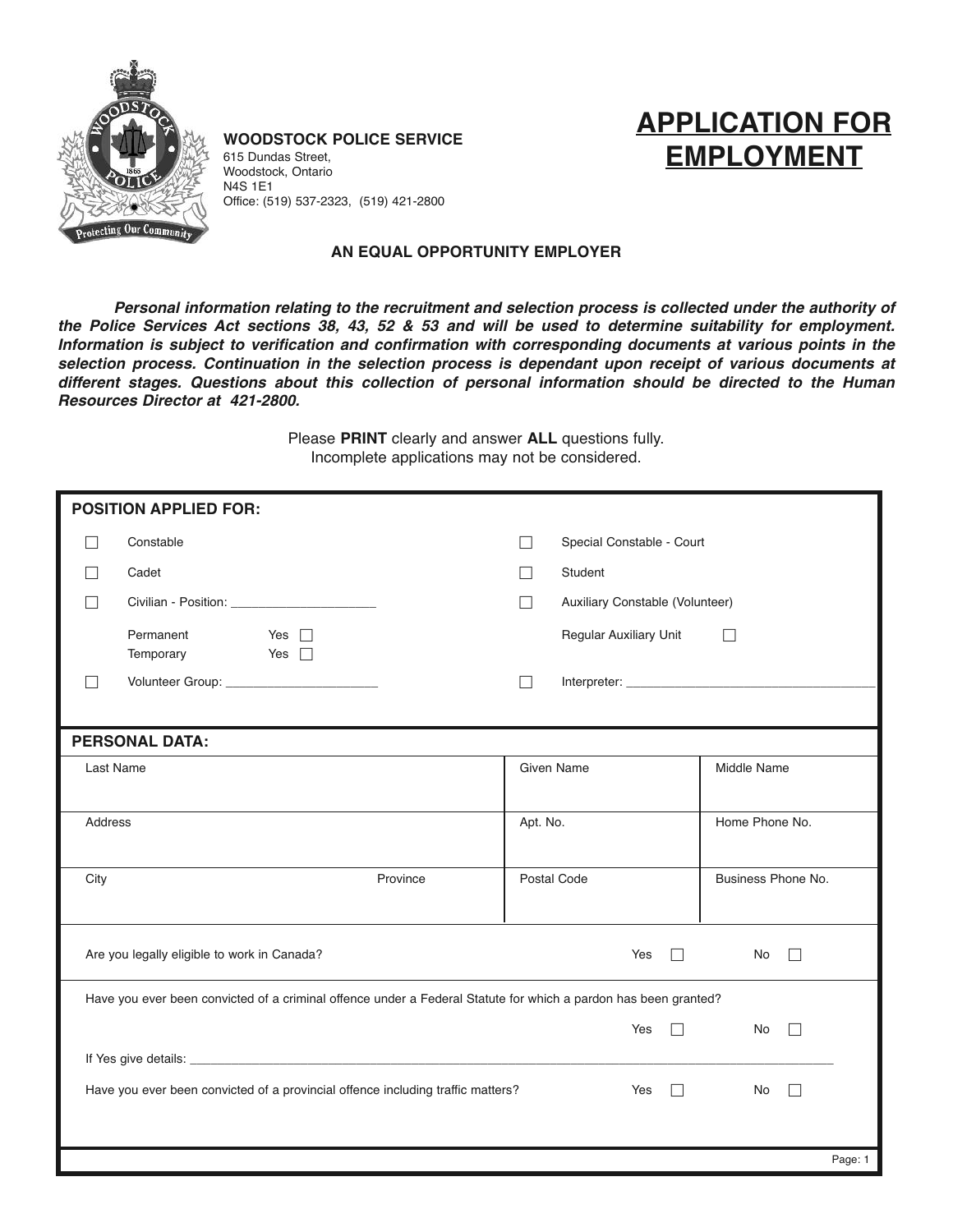| Are you 18 years of age or older and less than 65 years of age?                                                                                                                                                                                                                                                                                                                                                                                                                                                                                          |                  |          |  |                                                                  |                     | No. |         |
|----------------------------------------------------------------------------------------------------------------------------------------------------------------------------------------------------------------------------------------------------------------------------------------------------------------------------------------------------------------------------------------------------------------------------------------------------------------------------------------------------------------------------------------------------------|------------------|----------|--|------------------------------------------------------------------|---------------------|-----|---------|
| Do you wish to be considered for positions involving shift work?                                                                                                                                                                                                                                                                                                                                                                                                                                                                                         |                  |          |  |                                                                  | $\perp$             | No  |         |
| Have you applied here previously?                                                                                                                                                                                                                                                                                                                                                                                                                                                                                                                        |                  |          |  | Yes                                                              | $\perp$             | No  |         |
| Have you worked here previously?                                                                                                                                                                                                                                                                                                                                                                                                                                                                                                                         |                  |          |  | Yes                                                              | $\perp$             | No. |         |
| <b>EDUCATION:</b> Circle the highest grade successfully completed.<br>Grade: 9 10 11 12 13                                                                                                                                                                                                                                                                                                                                                                                                                                                               | College: 1 2 3 4 |          |  |                                                                  | University: 1 2 3 4 |     |         |
| List below any details applicable to the position applied for, which you feel might help us to further evaluate your application, including special<br>skills, hobbies, certificates, diplomas or degrees, memberships in professional associations, computer skills, computer software skills, any<br>languages fluently spoken and written and skills acquired though offices held in community organizations. (if more space required attach<br>additional pages)<br>,我们也不会有什么。""我们的人,我们也不会有什么?""我们的人,我们也不会有什么?""我们的人,我们的人,我们的人,我们的人,我们的人,我们的人,我们的人,我 |                  |          |  |                                                                  |                     |     |         |
|                                                                                                                                                                                                                                                                                                                                                                                                                                                                                                                                                          |                  |          |  |                                                                  |                     |     |         |
| <b>SKILLS</b>                                                                                                                                                                                                                                                                                                                                                                                                                                                                                                                                            |                  |          |  |                                                                  |                     |     |         |
| <b>First Aid Certificate</b><br>Yes                                                                                                                                                                                                                                                                                                                                                                                                                                                                                                                      | $\perp$          | No       |  | Expiry Date: _________________                                   |                     |     |         |
| C.P.R. Certificate<br>Yes<br>O.A.C.P. Certificate<br>Yes                                                                                                                                                                                                                                                                                                                                                                                                                                                                                                 |                  | No<br>No |  | Expiry Date: _________________<br>Expiry Date: _________________ |                     |     |         |
| Driver's Licence<br>Yes                                                                                                                                                                                                                                                                                                                                                                                                                                                                                                                                  |                  | No       |  |                                                                  |                     |     |         |
|                                                                                                                                                                                                                                                                                                                                                                                                                                                                                                                                                          |                  |          |  |                                                                  |                     |     | Page: 2 |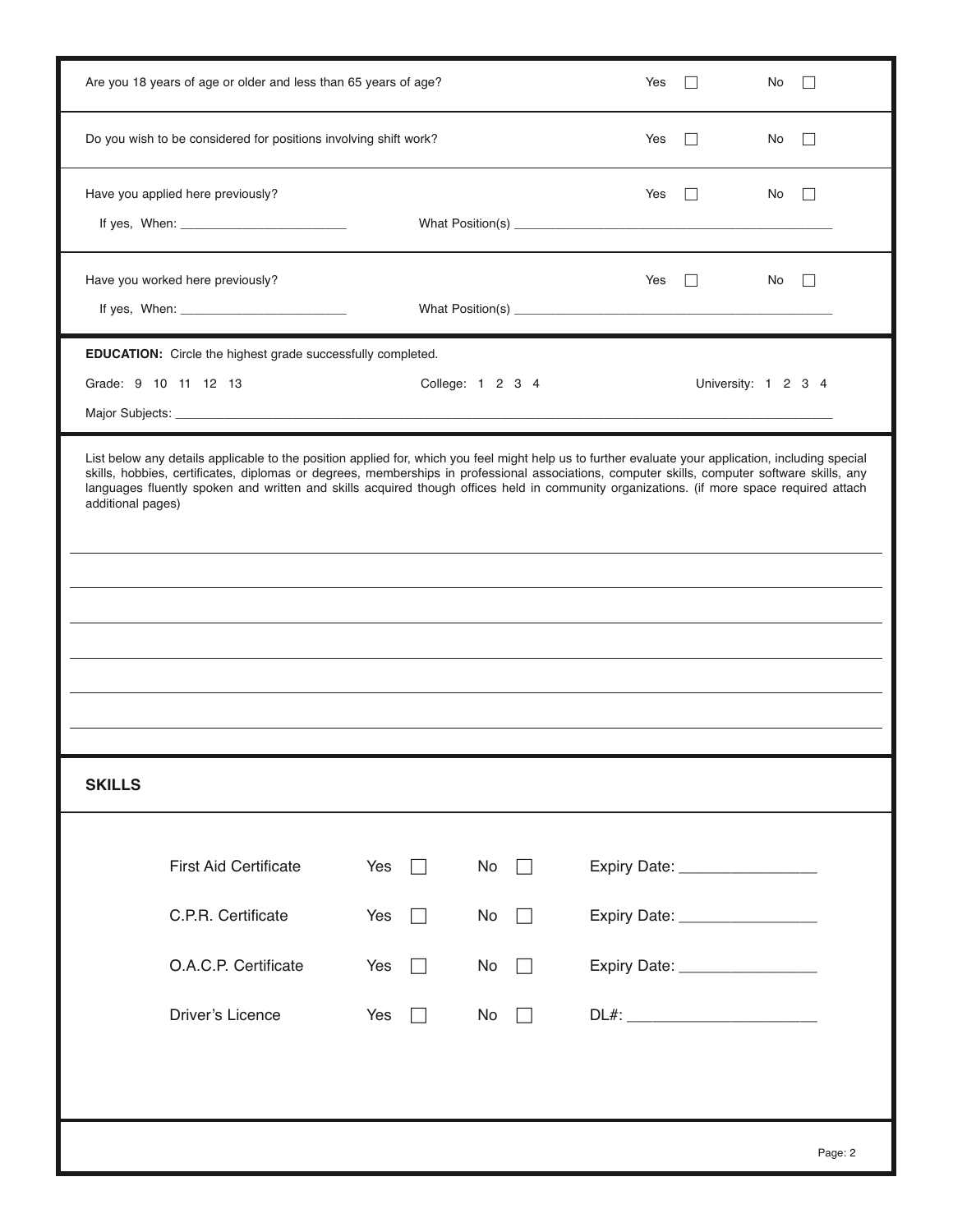| EMPLOYMENT HISTORY: List ALL previous employers, attach additional pages if required.                                                                                                                                          |                                                                                                                                |  |  |  |  |
|--------------------------------------------------------------------------------------------------------------------------------------------------------------------------------------------------------------------------------|--------------------------------------------------------------------------------------------------------------------------------|--|--|--|--|
| <b>YOUR PRESENT OR LAST JOB</b>                                                                                                                                                                                                | <b>BRIEFLY DESCRIBE YOUR DUTIES</b>                                                                                            |  |  |  |  |
|                                                                                                                                                                                                                                |                                                                                                                                |  |  |  |  |
|                                                                                                                                                                                                                                |                                                                                                                                |  |  |  |  |
|                                                                                                                                                                                                                                |                                                                                                                                |  |  |  |  |
|                                                                                                                                                                                                                                |                                                                                                                                |  |  |  |  |
|                                                                                                                                                                                                                                |                                                                                                                                |  |  |  |  |
|                                                                                                                                                                                                                                |                                                                                                                                |  |  |  |  |
| REASON FOR LEAVING THE RESIDENCE OF THE REASON FOR LEAVING.                                                                                                                                                                    |                                                                                                                                |  |  |  |  |
|                                                                                                                                                                                                                                |                                                                                                                                |  |  |  |  |
| YOUR JOB BEFORE THAT                                                                                                                                                                                                           | <b>BRIEFLY DESCRIBE YOUR DUTIES</b>                                                                                            |  |  |  |  |
|                                                                                                                                                                                                                                |                                                                                                                                |  |  |  |  |
|                                                                                                                                                                                                                                |                                                                                                                                |  |  |  |  |
|                                                                                                                                                                                                                                |                                                                                                                                |  |  |  |  |
|                                                                                                                                                                                                                                |                                                                                                                                |  |  |  |  |
|                                                                                                                                                                                                                                |                                                                                                                                |  |  |  |  |
|                                                                                                                                                                                                                                |                                                                                                                                |  |  |  |  |
|                                                                                                                                                                                                                                |                                                                                                                                |  |  |  |  |
| YOUR PRESENT OR LAST JOB                                                                                                                                                                                                       | <b>BRIEFLY DESCRIBE YOUR DUTIES</b>                                                                                            |  |  |  |  |
|                                                                                                                                                                                                                                |                                                                                                                                |  |  |  |  |
| ADDRESS AND THE STATE OF THE STATE OF THE STATE OF THE STATE OF THE STATE OF THE STATE OF THE STATE OF THE STATE OF THE STATE OF THE STATE OF THE STATE OF THE STATE OF THE STATE OF THE STATE OF THE STATE OF THE STATE OF TH |                                                                                                                                |  |  |  |  |
|                                                                                                                                                                                                                                |                                                                                                                                |  |  |  |  |
|                                                                                                                                                                                                                                |                                                                                                                                |  |  |  |  |
|                                                                                                                                                                                                                                |                                                                                                                                |  |  |  |  |
|                                                                                                                                                                                                                                |                                                                                                                                |  |  |  |  |
|                                                                                                                                                                                                                                |                                                                                                                                |  |  |  |  |
|                                                                                                                                                                                                                                |                                                                                                                                |  |  |  |  |
| IF NOW EMPLOYED, MAY WE CONTACT YOUR PRESENT<br>EMPLOYER?                                                                                                                                                                      | HAVE YOU APPLIED FOR OTHER POLICE SERVICES?                                                                                    |  |  |  |  |
| YES $\Box$<br>$NO$ $\Box$                                                                                                                                                                                                      | <b>WHEN</b><br>the control of the control of the control of the control of the control of<br>STATUS OF APPLICATION____________ |  |  |  |  |
|                                                                                                                                                                                                                                | Page: 3                                                                                                                        |  |  |  |  |